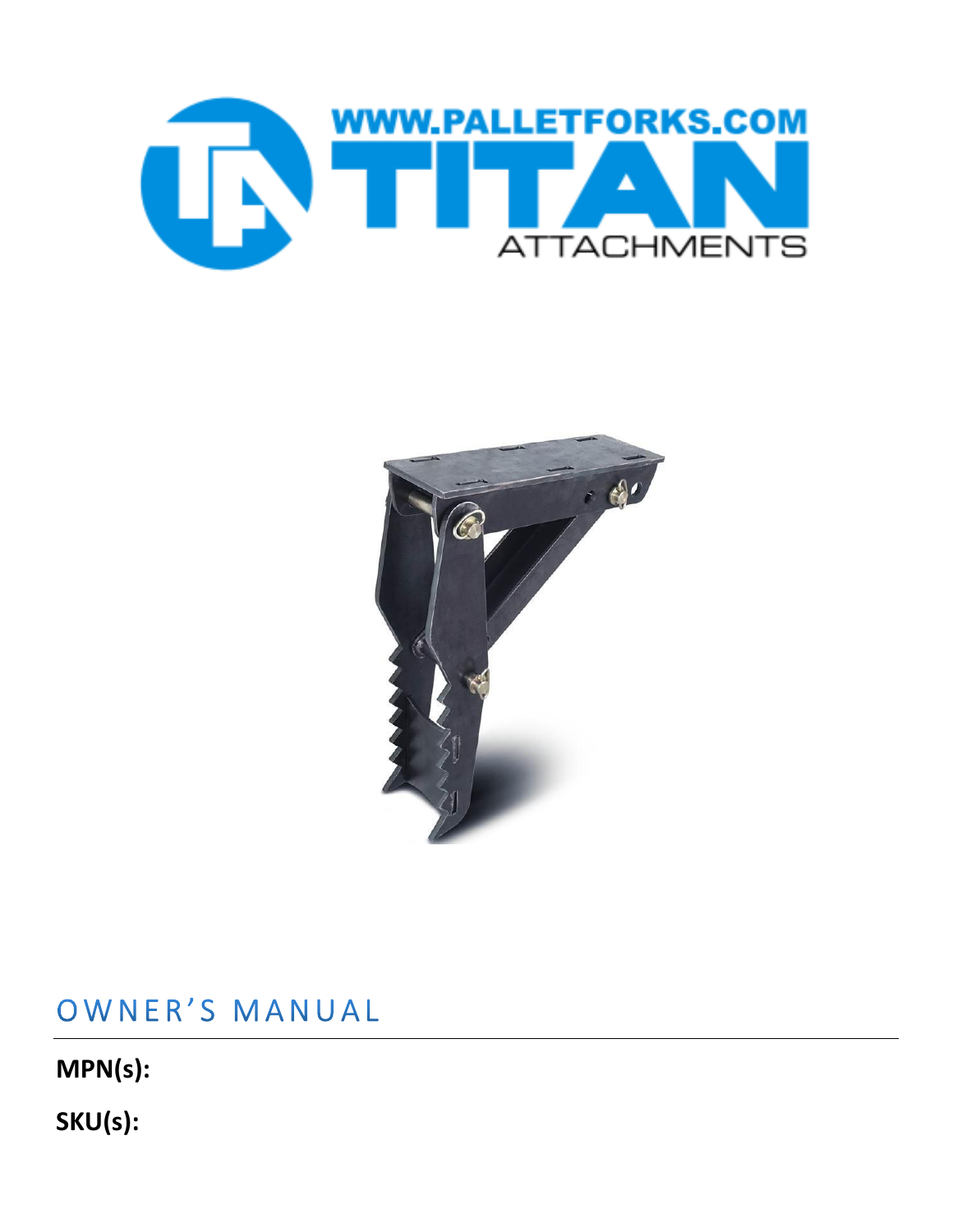**UPC(s):**

# PARTS DIAGRAM / EXPLODED VIEW



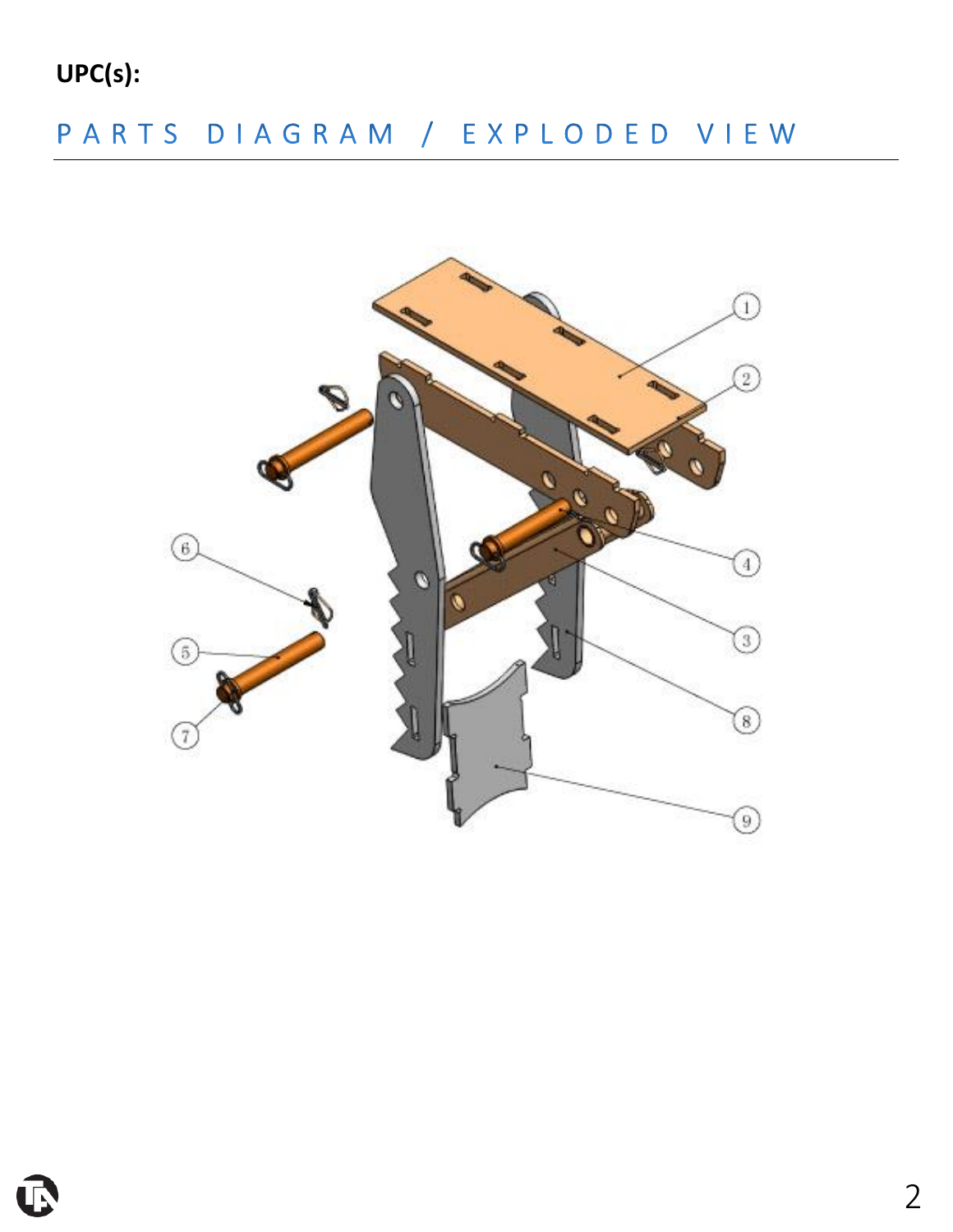| <b>KEY</b> | <b>BOX</b> | <b>DESCRIPTION</b>    | <b>QTY</b>     |
|------------|------------|-----------------------|----------------|
| (1)        |            | <b>Upper Plate</b>    | 1              |
| (2)        |            | <b>Side Plate</b>     | $\overline{2}$ |
| (3)        |            | <b>Support Brace</b>  | $\mathbf{1}$   |
| (4)        |            | <b>Short Pin</b>      | $\mathbf{1}$   |
| (5)        |            | <b>Long Pin</b>       | $\overline{2}$ |
| (6)        |            | <b>Lynch Lock Pin</b> | 3              |
| (7)        |            | <b>Pin Pull Ring</b>  | 3              |
| (8)        |            | <b>Jaw Plate</b>      | $\overline{2}$ |
| (9)        |            | <b>Back Plate</b>     | 1              |

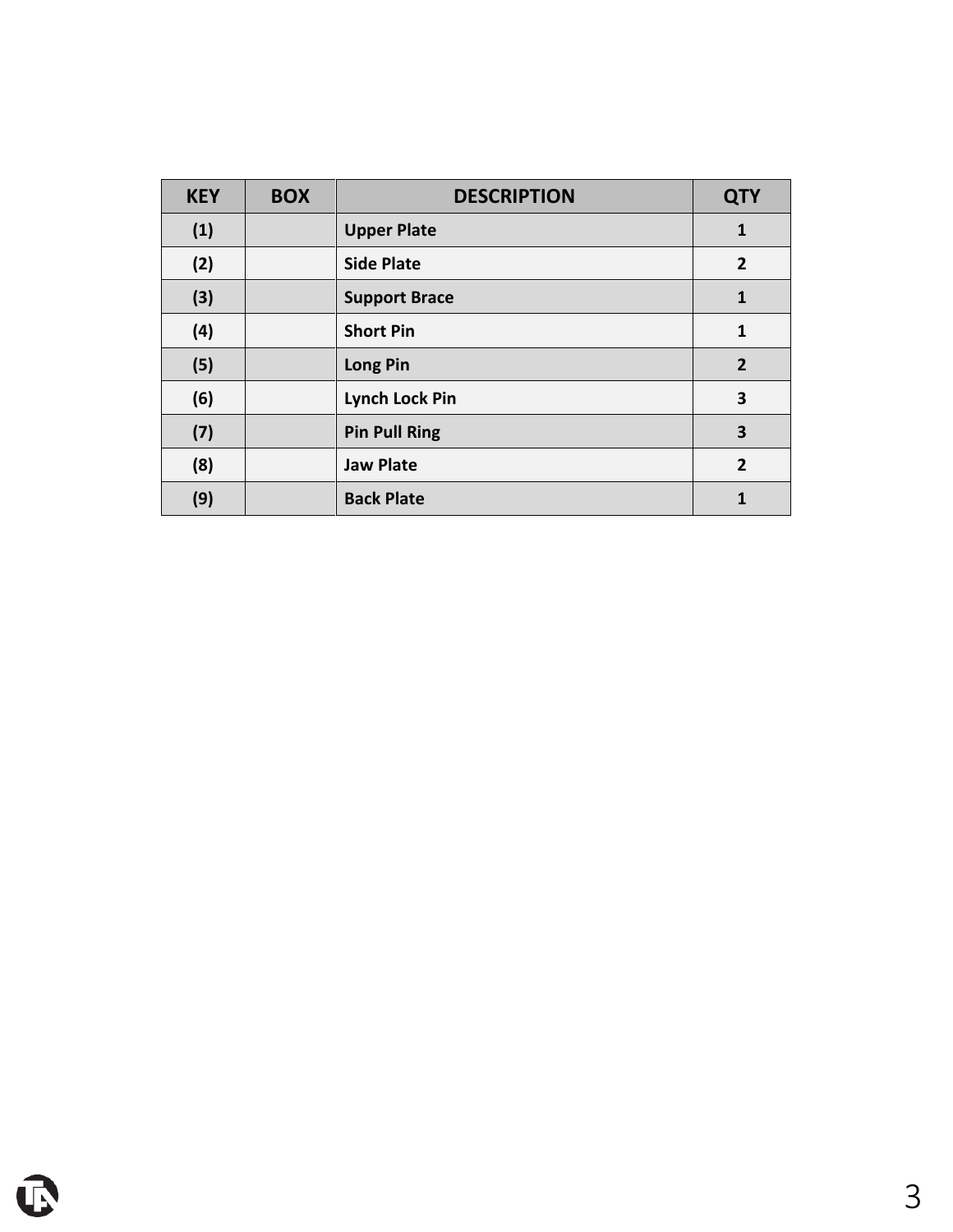### **Step 1 – Assemble Top Part**

- Align raised tongues of the **Side Plates (2)** with the slots on the **Upper Plate (1)**, and pressed to lock all parts in place. This forms the **Top Assembly**.



#### **Step 2 – Assemble Jaw Part**

- Align raised tongues of the **Back Plate (9)** with the slots on the **Jaw Plates (8)**, and pressed to lock all parts in place. This forms the **Jaw Assembly**.